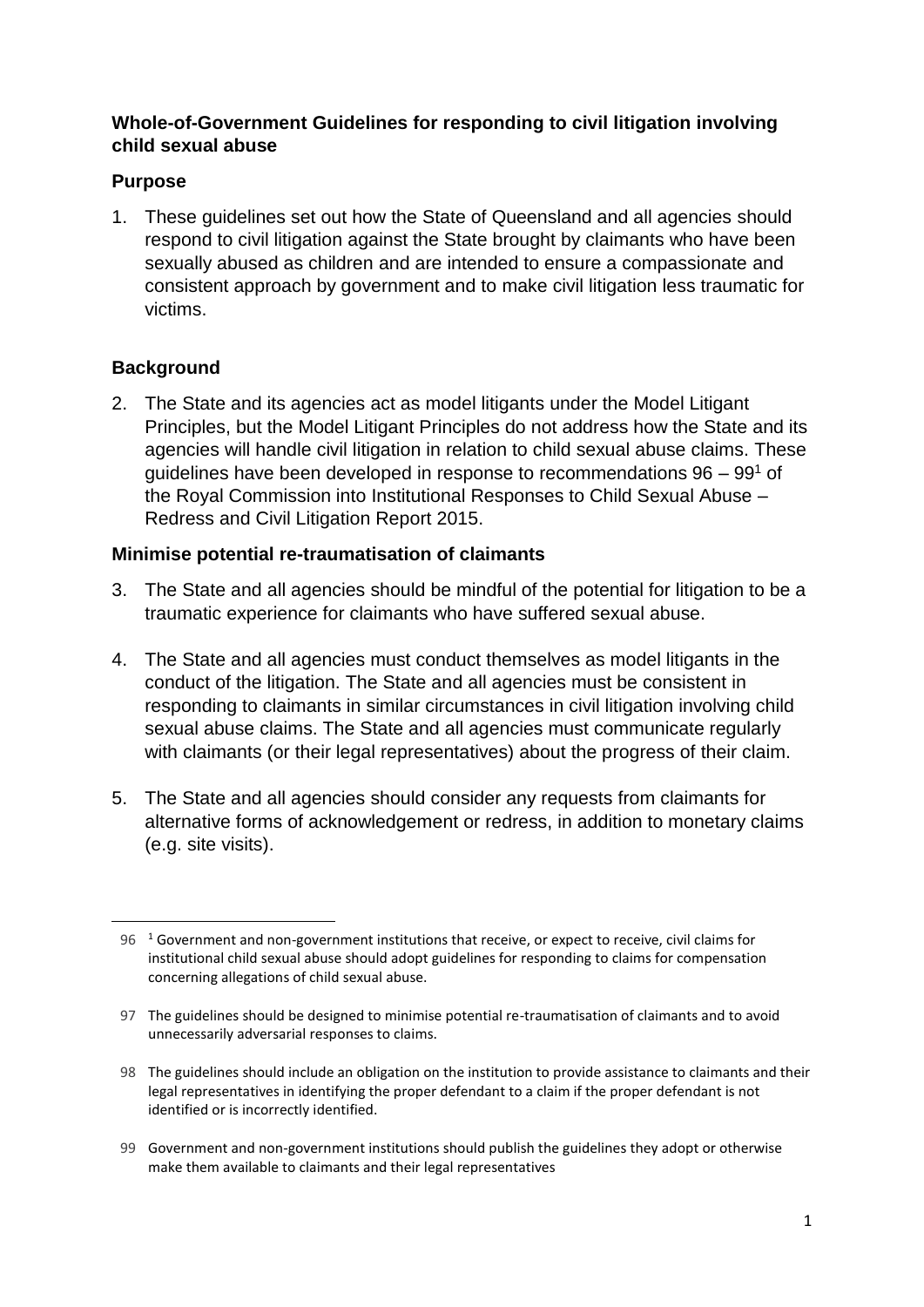6. Agencies should provide regular training to lawyers who deal with child sexual abuse matters. This training could include the effects of child sexual assault and the use of a trauma-informed framework when working on matters involving adult survivors of child sexual assault.

#### **Easing legal processes**

- 7. The State and all agencies should consider resolving matters without a formal statement of claim.
- 8. The State and all agencies should ordinarily not rely on a defence that a limitation period has expired, either formally (in pleadings) or informally (in the course of settlement negotiations). If a limitation defence is relied on, careful consideration should be given as to whether it is appropriate to oppose an application for extension of the relevant period. State agencies can rely on a statutory limitation period as a defence in matters involving multiple defendants, where there is a risk that the State could bear a disproportionate share of the liability owed to the claimant.
- 9. The State and all agencies should ordinarily not rely on a release or discharge from liability under a deed of release pursuant to the Redress scheme in response to the Commission of Inquiry into Abuse of Children in Queensland Institutions (the Forde inquiry). However, the terms of such a deed may be taken into account in any litigation or settlement negotiations. For example, adjudicated or negotiated damages may take account of any payment under such a deed.
- 10. The State and all agencies should consider paying legitimate claims without litigation. The State and all agencies should consider facilitating early settlements and should be willing to enter into negotiations to achieve early settlements.
- 11. The State and all agencies should consider the use of confidentiality clauses in relation to settlements on a case by case basis, taking into consideration the claimant's preference and whether there is a cross claim or other related proceedings. In the event a confidentiality clause is used, it should not restrict a claimant from discussing the circumstances of their claim and their experience of the claims process.
- 12. The State and all agencies should develop guidance material, including pro forma letters that acknowledge claims, information about the initial steps needed to resolve the claim (such as the estimated time for any necessary historical investigations by agencies), information about the potential timing for resolving matters and information about services and support available to claimants.
- 13. To reduce trauma to victims and to reduce unnecessary cost and delay, agencies will suggest a range of potential experts (providing genuine choice) to claimants to facilitate agreement on the use of a single expert where practicable.